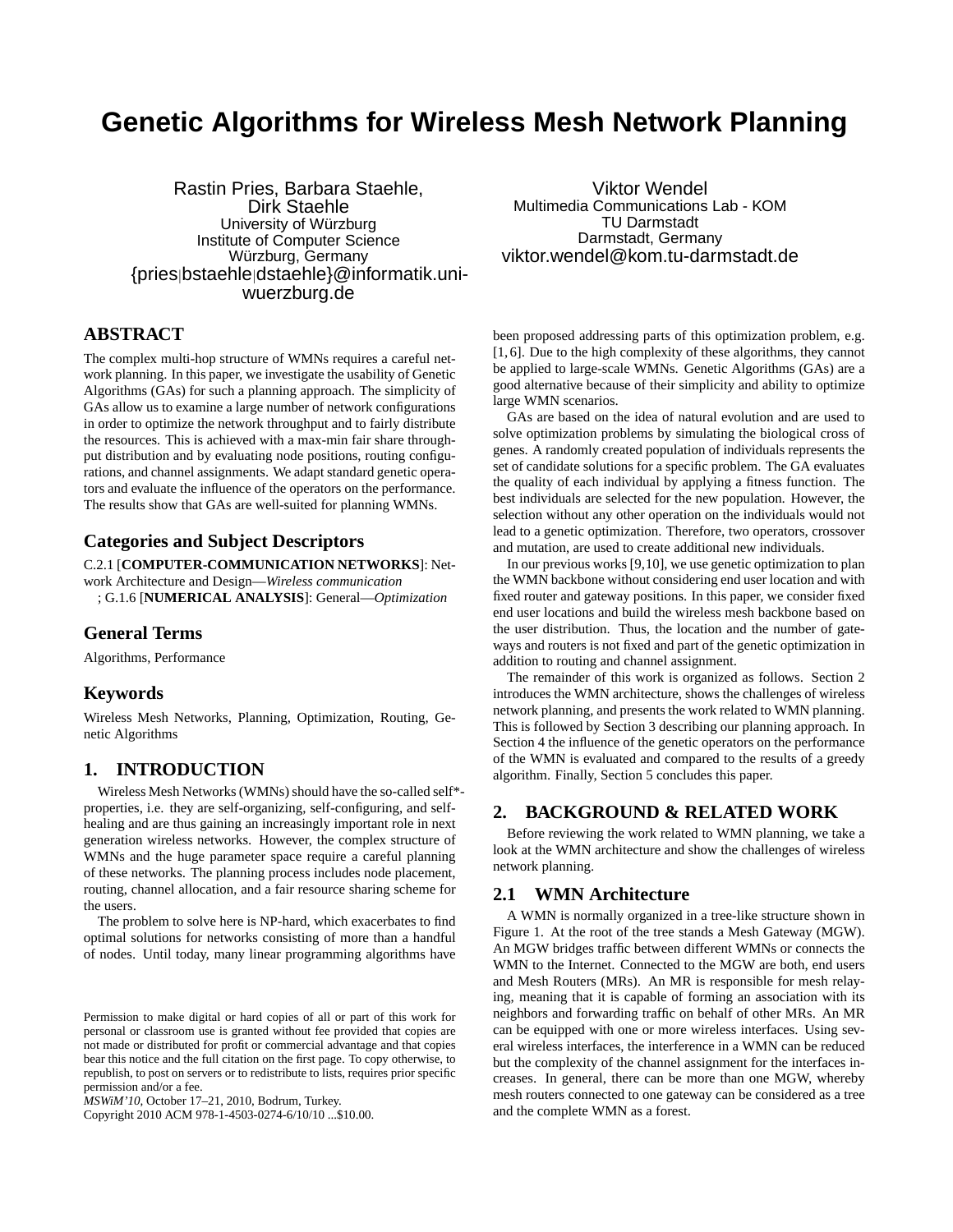

**Figure 1: Wireless Mesh Network Tree.**

## **2.2 Wireless Network Planning**

The planning of wireless mesh networks can be applied to a variety of wireless networks, like WiMAX, WLAN, and sensor networks. Although the network technology changes, the planning challenges remain similar. In contrast to traditional cellular network planning, the planning and optimization of WMNs is much more complex. A widely used concept for cellular network planning is the demand node concept introduced by Tutschku [14] and illustrated in Figure 2(a).

The algorithm first looks for the demands of cellular services. Therefore, different demographic areas are taken into account. For example, more phone calls occur in urban areas than in rural areas. According to these demographic regions, a different number of demand nodes are set up like shown in Figure 2(a). In addition to the demand nodes, candidate sites for base stations are inserted into the optimization algorithm. As each base station is able to support a fixed amount of users in cellular systems of the second generation, candidate sites are selected for base station placement in such a way that all demand nodes can be served with a certain probability.

In contrast, the planning of WMNs is much more complex. Not only the covered area or the number of end users has to be considered, but also the capacity and the interference of the relaying links. The capacity of a link does not only depend on the distance between two mesh points, but also on the interference which in turn depends on the used channels. Looking again at Figure 2(a), we can see that the channel assignment has to be performed in such a way that neighboring base stations do not use the same channel. In WMNs, such as shown in Figure 2(b), each mesh point can be equipped with multiple interfaces which can be assigned one channel each.

# candidate site selected site demand node

(a) Cellular network planning. (b) WMN planning.

**Figure 2: Comparison of traditional cellular network planning and wireless mesh network planning.**

In addition to the more complex channel assignment in WMNs compared to traditional cellular networks, also the routing has to be considered. In a fixed wireless mesh network where each mesh node is equipped with multiple interfaces, the Modulation and Coding Scheme (MCS), the interference from neighboring nodes, and the number of flows traversing a link have to be taken into account for the routing decision.

This complex planning has attracted the interest of various researchers and Internet providers. Hence, a number of papers have been published on the problem of planning WMNs and estimating their performance. We divide the related work into three parts. The first part shows general WMN planning approaches. In the second part, the work related to channel assignment and routing is presented. Finally, we present papers working with genetic algorithms for planning radio networks.

## **2.3 WMN Planning Using Optimization Techniques**

Sen and Raman [12] introduce a variety of design considerations and a solution approach which breaks down the WMN planning problem into four tractable parts. These sub-problems are interdependent and are solved by heuristics in a definite, significant order. The evaluations of the presented algorithms show that they are able to generate long-distance WLAN deployments of up to 31 nodes in practical settings.

Other related works [1,6] deal with creating a wireless mesh network model, planning its parameters, and evaluating the solutions via linear programming. He et al. [6] propose mechanisms for optimizing the placement of integration points between the wireless and wired network. The developed algorithms provide best coverage by making informed placement decisions based on neighborhood layouts, user demands, and wireless link characteristics. Amaldi et al. [1] propose other planning and optimization models based on linear programming. The aim is to minimize the network installation costs by providing full coverage for wireless mesh clients. Thereby, traffic routing, interference, rate adaptation, and channel assignment are taken into account.

#### **2.4 Routing and Channel Assignment**

One of the first contributions on channel assignment is presented by Raniwala and Chiueh [11]. The channels are assigned according to the expected load evaluated for shortest path and randomized multi-path routing. It is shown that by using only two network interface cards per mesh point, the throughput increases up to eight times. In contrast to [11], Chen et al. [4] do not only consider the expected load for the channel assignment, but also consider the link capacities. Based on the link metrics, called expected-load and expected-capacity, the channel assignment is optimized using simulated annealing.

Raniwala and Chiueh [11] and Chen et al. [4] only consider non overlapping, orthogonal channels. Mohsenian Rad and Wong [7,8] instead also consider partially overlapping channels and propose a congestion-aware channel assignment algorithm. It is shown that the proposed algorithm increases the throughput by 9.8 % to 11.4 % and reduces the round trip time by 28.7 % to 35.5 % compared to the approach of Raniwala and Chiueh [11].

## **2.5 Genetic Algorithms for Radio Network Planning**

Badia et al. [2] use genetic algorithms for joint routing and link scheduling for WMNs. The packet delivery ratio is optimized depending on the frame length. It is shown that genetic algorithms solve the studied problems reasonably well, and also scale, whereas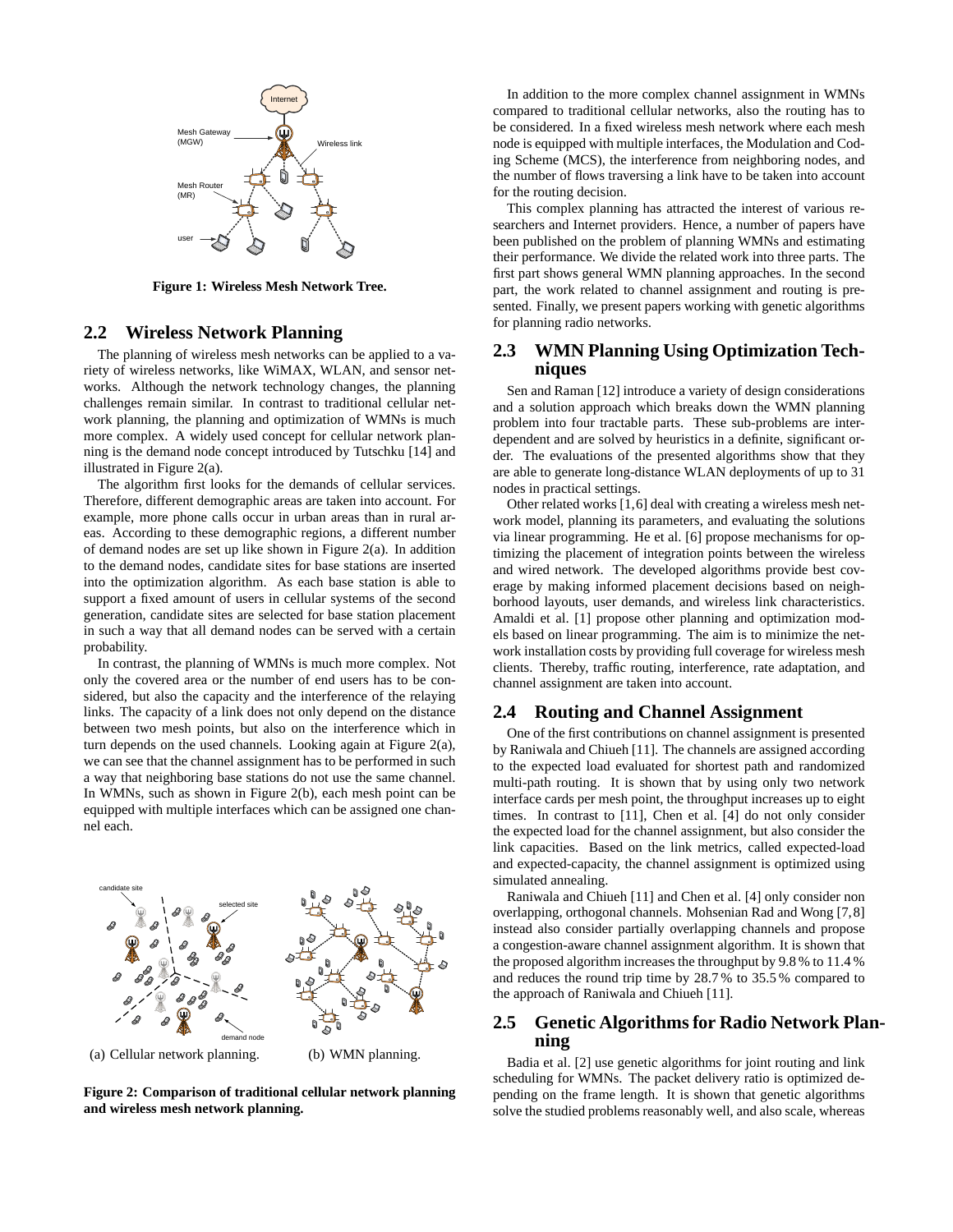exact optimization techniques are unable to find solutions for larger topologies. The performance of the GA is shown for a single-rate, single-channel, single-radio WMN.

Vanhatupa et al. [15] apply a genetic algorithm for the WMN channel assignment. Capacity, AP fairness, and coverage metrics are used with equal significance to optimize the network. The routing is fixed, using either shortest path routing or expected transmission times. Compared to manual tuning, the algorithm is able to create a network plan with 133 % capacity, 98 % coverage, and 93 % costs. Furthermore, the algorithm needs 15 minutes for the optimization whereas the manual network planning takes hours.

In contrast to the related work, we combine the different optimization approaches and optimize the node placement, the routing, and the channel allocation to increase the overall throughput while still maintaining a max-min fair throughput allocation between the nodes. This is done for a multi-channel, multi-radio, multi-rate WMN.

## **3. WMN PLANNING APPROACH**

In this section, we show the parameters which we have to consider and to evaluate in order to achieve a near-optimal WMN solution, meaning that the throughput in the WMN is fairly shared among the mesh points.

## **3.1 Problem Formulation**

We define a WMN as a set of  $N$  nodes  $n_1, ..., n_N$ , a set of U users  $u_1, ..., u_U$ , and a set of links  $\mathcal L$  connecting the users to the nodes and the nodes among each other. A subset  $G \subseteq \mathcal{N}$  contains the gateway nodes which are connected to the Internet. The remaining nodes  $n_i \in \mathcal{N} \setminus G$  are either routers connecting the users via a fixed path to a gateway or disabled nodes if no user is connected to them. The path from user  $u_i$  to a gateway is denoted as  $\mathcal{P}_i$  and consists of a set of links,  $P_i \subseteq \mathcal{L}$ . Thus, the users and routers connected to one gateway can be considered as a tree and the complete WMN as a forest. This structure is used for the optimization with genetic algorithms.

## **3.2 Fairness and Capacity in Wireless Mesh Networks**

To achieve a fair resource distribution among the mesh points, we use a max-min fair share approach introduced by Bertsekas and Gallager [3]. A solution is max-min fair if no rate can be increased without decreasing another rate to a smaller value. Maxmin fairness is achieved by using an algorithm of progressive filling. Firstly, all data rates are set to zero. Then, the data rates of all flows are equally increased until one flow is constrained by the capacity set. This is the bottleneck flow and all other flows have to be faster than this one. Afterwards, the data rates of the remaining flows are increased equally until the next bottleneck is found. This procedure is repeated until all flows are assigned a data rate.

Before assigning the data rates to the flows, the capacity of the network has to be estimated. Therefore, we first have to estimate the link capacities. The capacity of a single link is determined by the pathloss and the Signal to Noise Ratio (SNR). For the pathloss calculation, we use a modified COST 231 Hata [5] pathloss model for carrier frequencies between 2 GHz and 6 GHz. The model is proposed by the IEEE 802.16 working group as the WiMAX urban macrocell model, but is also valid for WLAN mesh networks and is defined as

$$
PL = 35.2 + 35 \cdot log_{10}(d(n_i, n_j)) + 26 \cdot log_{10}\left(\frac{f}{2}\right). \tag{1}
$$

Here,  $f$  denotes the operating frequency and  $d$  denotes the euclidean distance between mesh points  $n_i$  and  $n_j$ . The pathloss model is used to calculate the SNR which is required to determine the maximum achievable throughput. The SNR is calculated as

$$
\gamma_{n_i, n_j} = T_x - PL(n_i, n_j, f) - (N_0 + 10 \cdot log_{10}(W)), \quad (2)
$$

where  $T_x$  is the transmit power,  $N_0$  is the thermal noise spectral density (-174 dBm/Hz), and  $W$  is the system bandwidth. Now, the Modulation and Coding Scheme (MCS) mcs is selected with an SNR requirement  $\gamma_{mes}^*$  that is smaller or equal to the link's SNR  $\gamma_{n_i,n_j}$ . The MCS is chosen in such a way that the frame error rate lies below 1 %. If the SNR requirement for the most robust MCS cannot be met, the two mesh points  $n_i$  and  $n_j$  are not within communication and interfering range.

Having computed the maximum data rate of each link according to the pathloss, we now have to calculate the capacity of each link taking interference from neighboring mesh points into account. In [9, 10], we use collision domains for calculating the link capacities. However, we showed in [13] that cliques can utilize the resource more efficiently while still achieving a max-min fair throughput allocation.

The proposed algorithm, called extended Effective Load Based Algorithm (extended ELBA), first calculates a contention graph for links, which are not allowed to be active simultaneously. Then it finds cliques in this graph and uses them to assign a max-min fair throughput allocation to the flows in the network. The algorithm uses end-to-end flows between users and gateways. A flow  $f_i \in \mathcal{F}$ from a user  $u_i$  to a gateway g is always fixed to a path  $\mathcal{P} \subseteq \mathcal{L}$ , which are all links traversed from  $u$  to  $g$ . The algorithm assigns throughputs rather to flows than to users, but the throughput assigned to  $flow_i$  is the same throughput which node  $u_i$  receives. Each link  $(i, j)$  has an individual link rate  $r_{i,j}$  defined by the underlying MCS. A flow with rate  $b_k$  traversing this link would occupy  $\frac{b_k}{r_{i,j}}$  of the link's bandwidth. Therefore, the link is active for  $\frac{b_k}{r_{i,j}}$ of the time. Now, let  $\mathcal{K}_{i,j}$  be the set of flows traversing link  $(i, j)$ . Then the link is active for

$$
\Theta_{i,j} = \sum_{k \in \mathcal{K}_{i,j}} \frac{b_k}{r_{i,j}} \tag{3}
$$

percent of time. Note that  $\sum_{k \in \mathcal{K}_{i,j}} b_k \leq r_{i,j}$  as the link can be active no more than 100 % of time. Using this, we can define the activity percentage of a clique  $\mathcal C$  as

$$
\Theta_{\mathcal{C}} = \sum_{(i,j)\in\mathcal{C}} \sum_{k\in\mathcal{K}_{i,j}} \frac{b_k}{r_{i,j}}.
$$
 (4)

During the process of fixing flows, i.e. assigning fixed throughputs to them, the maximum rate for unassigned flows in a clique has to be known. From the fact that a clique can be active no more than 100 % of time, it can be stated that the maximum rate available for unassigned flows  $bc$  is

$$
b_{\mathcal{C}} = \frac{1 - \sum_{(i,j)\in\mathcal{C}} \sum_{k\in\mathcal{K}_{i,j}^a} \frac{b_k}{r_{i,j}}}{\sum_{(i,j)\in\mathcal{C}} \sum_{k\in\mathcal{K}_{i,j}^u} \frac{b_k}{r_{i,j}}}
$$
(5)

where  $\mathcal{K}^a_{i,j}$  is the set of unassigned flows and  $\mathcal{K}^u_{i,j}$  is the set of assigned flows. Thus, we can define the load of a clique as

$$
m_{\mathcal{C}} = \sum_{k \in \mathcal{F}} \sum_{(i,j) \in \mathcal{P}_k \cap \mathcal{C}} \frac{1}{r_{i,j}} = \sum_{(i,j) \in \mathcal{C}} \frac{n_{i,j}}{r_{i,j}} \tag{6}
$$

with  $n_{i,j}$  as the number of flows traversing link  $(i, j)$ .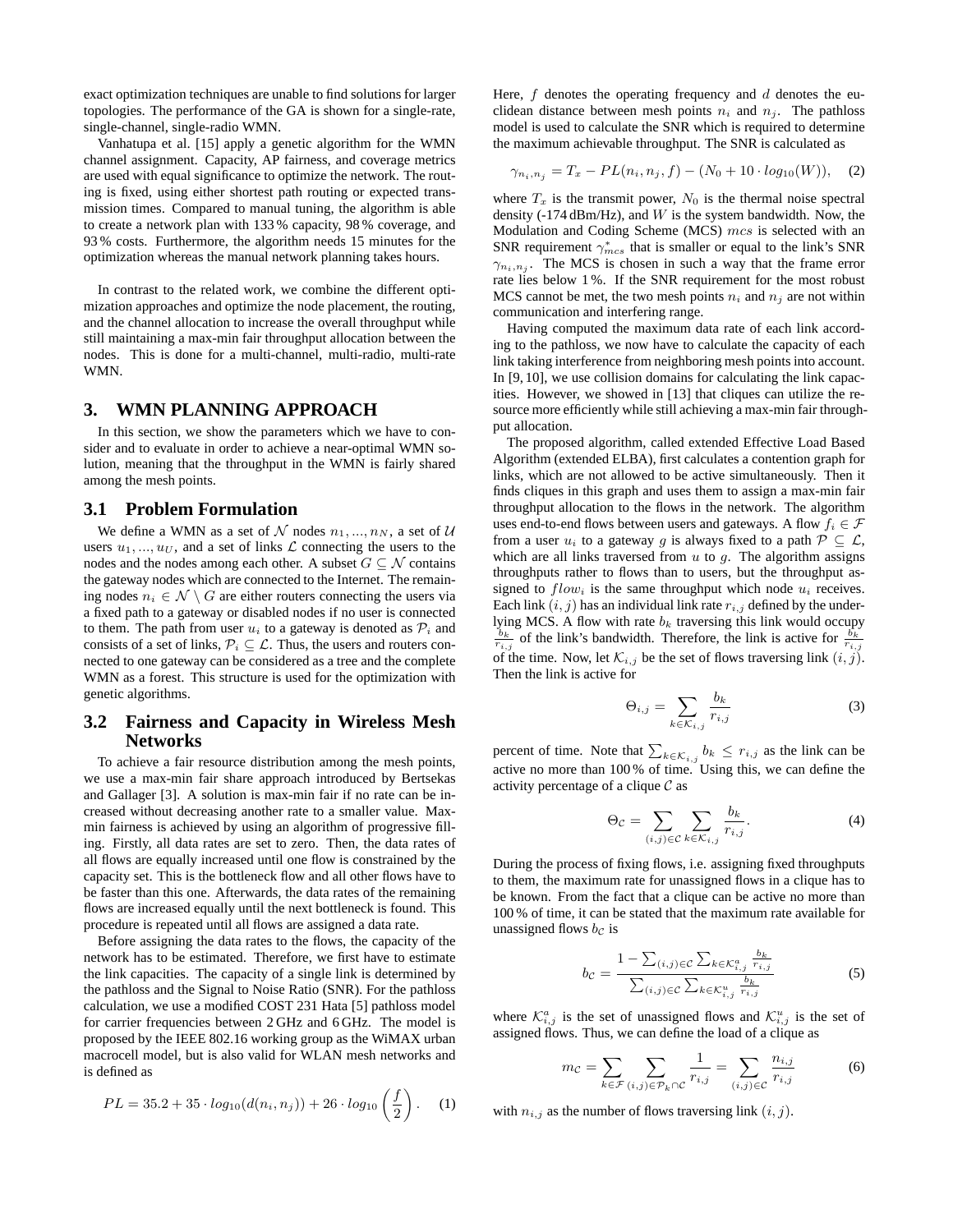Now the algorithm works in two steps. The first step is an initialization phase. During the initialization all cliques are computed, all flows are set as unassigned, the load of all cliques is calculated, and the capacity of each link is set to 1. The second phase iterates over the bottleneck cliques, one per step. In each step the bottleneck clique  $C^*$  is the clique C with the lowest throughput  $bc$  per flow through  $C$ . The rates of all flows in the bottleneck clique are then set to  $b<sub>c</sub>$  and the flows marked as assigned (fixed). Next, the capacity and the load of all cliques containing at least one link traversed by at least one of the just assigned flows have to be recalculated. Finally, all cliques with a load of no more than 0 are removed from the clique corpus. Then, the throughputs per flow  $b<sub>c</sub>$  for all cliques are recalculated and a new bottleneck clique is determined. This iteration stops as soon as the clique corpus is empty. The algorithm is shown in detail in Algorithm 1.

#### **Algorithm 1** Extended ELBA

**Input:** network solution  $\mathcal N$ **Output:** a throughput allocation for N **Variables:**  $F$  – Set of all flows in  $\mathcal N$  $O$  – Set of all unassigned(open) flows in  $\mathcal N$  $\Omega_{\rm C}^*$  – The clique corpus, i.e. the set of all collision cliques in  $\mathcal N$  $r_{i,j}$  – max. rate of link between node i and node j  $n_{i,j}$  – number of flows traversing the link between node i and node j  $m_C$  – load of clique  $C$  $p_C$  – capacity of clique C  $b<sub>C</sub>$  – throughput per flow through clique C  $\beta$  – set of bottleneck flows (all flows traversing the bottleneck clique) 1:  $\mathcal{O} = \mathcal{F}$  {all flows are unassigned} 2:  $\Omega_C^* = \Omega_C$  {the clique corpus} 3:  $m_c = \sum \frac{\tilde{n}_{i,j}}{r_{i,j}}, C \in \Omega_C$ 4:  $p_c = 1, \mathcal{C} \in \Omega_C$ 5: **while**  $\Omega_C^* \neq \emptyset$  do 6:  $b_c = p_c/m_c$  for all  $Cin\Omega_C$ 7:  $C^* = \min_{C \in \Omega_C^*} b_C$ 8:  $\mathcal{B} = \{k \in \mathcal{O} | P_k \cap C^* \neq \emptyset \}$ 9:  $b_k = b_{C^*}$  for all  $k \in \mathcal{B}$ 10:  $\mathcal{O} = \mathcal{O} \setminus \mathcal{B}$ 11:  $p_c = p_c - \sum_{k \in \mathcal{B}} \sum_{(i,j) \in \mathcal{P}_k \cap C} \frac{b_C^*}{r_{i,j}}$ 12:  $m_c = m_c - \sum_{k \in \mathcal{B}} \sum_{(i,j) \in \mathcal{P}_k \cap C} \frac{1}{r_{i,j}}$ 13:  $\Omega_C^* = C \in \Omega_C^* | m_c > 0$ 14: **end while**

#### **3.3 Genetic Algorithm Model**

The throughputs per flow are needed to estimate the goodness of a WMN solution found by the genetic algorithm. In the following, we explain the steps of the genetic algorithm for the WMN optimization.

The complete procedure of our genetic algorithm is shown in Figure 3. Firstly, a random population is created which contains a predefined number of individuals. The fitness of each individual is evaluated using the fitness function and the individuals are ordered according to the fitness value. The best individuals, the elite set, are kept for the new population. Afterwards, the crossover and mutation operator are used to create the remaining number of individuals for the new population. The procedure is repeated until a satisfying solution is achieved. In the next sections, we explain the steps of our WMN optimization approach in more detail.



**Figure 3: Basic functionality of our genetic algorithm.**

## *3.3.1 Individual Encoding*

Each individual of a population represents a WMN deployment. In order to perform the crossover and mutation operations, the WMN has to be encoded in such a way that a simple modification of genes is possible. We use a two-dimensional string of integers, where the node locations are ordered along the first dimension, whereas the second dimension represents a location's properties, the node ID, the ID of the next hop towards the gateway, the channel of the link to the next hop, and the type of the location.

If the ID of the next hop is set to -1, either the node is a gateway or the node is not connected to any other node. The type can be either "user", represented by -1, "unused candidate location", represented by 0, "gateway", represented by 1, or "router", represented by 2. Table 1 shows an example of the second dimension of an individual coding.

|  | Table 1: Individual Encoding example. |  |  |
|--|---------------------------------------|--|--|
|--|---------------------------------------|--|--|

|          | gateway |    | router unused | conn.<br>user | disconn.<br>user |
|----------|---------|----|---------------|---------------|------------------|
| node-ID  |         | 12 | 13            | 45            | 52               |
| next hop | $-1$    |    | - 1           | 12            | -1               |
| channel  | $-1$    |    | -1            |               | -1               |
| type     |         |    | 0             | - 1           |                  |

## *3.3.2 Creation of Initial Population*

Most commonly, the initial population is created randomly and the optimization is left to the GA. The random creation of an individual has four steps: Firstly, the gateways are placed. For this purpose, a random number of gateways is set up among randomly chosen candidate locations. In the second step, the routers are connected to the gateways. Afterwards, the users are connected to the routers or gateways. Finally, all unnecessary routers are disabled. In Section 3.5 we describe another, more intelligent possibility for creating the initial population.

#### *3.3.3 Evaluation via Fitness Function*

The fitness of an individual is estimated using the allocated end user throughputs obtained as shown in Section 3.2. A simple fitness function which would lead to a max-min fair throughput allocation could be

$$
f_1(I) = min(\tau(u_i)|u_i \in \mathcal{U}(I)), \tag{7}
$$

where  $\tau(u_i)$  is the throughput of user  $u_i$  of individual I. This fitness function however, would only take the worst throughput in the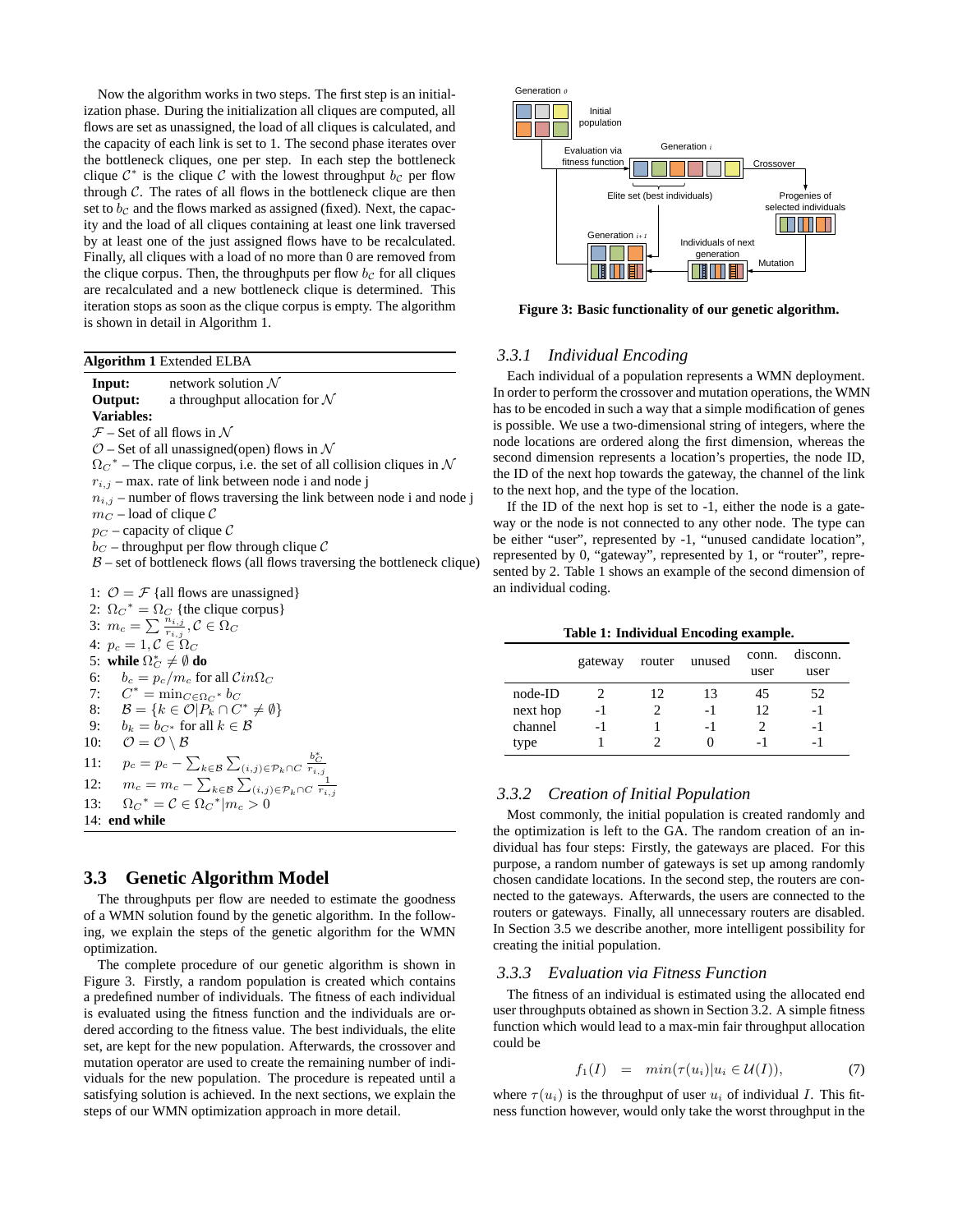network solution into account, without regarding all other users. Therefore, the mean network throughput should also be considered. This leads to the following fitness function

$$
f_2(I) = \frac{\sum_{u_i \in \mathcal{U}(I)^*} \tau(u_i) \cdot i^{\alpha}}{\sum_{u_i \in \mathcal{U}(I)} i^{\alpha}}, \tag{8}
$$

where  $u_i$  is the *i*-th user in a list of all users of  $\mathcal{U}(I)^*$  ordered by their throughput in a descending order.

This fitness function considers all throughputs received by the users, but weights them according to  $\alpha$ . For  $\alpha = 0$  all throughputs are weighted equally. For  $\alpha \rightarrow \infty$  only the lowest throughput will be relevant which is equivalent to  $f_1$ .

## *3.3.4 Selection Principle*

After the evaluation of a population, we select a set of individuals, which have the highest fitness of all and keep them unchanged in the new generation. This set is called the elite set. To get to the same population size, the remaining individuals are created from selected members of the previous generation.

Let the population size be  $p$ , the elite set size  $e$ , then the  $e$  best individuals from generation i are transferred to generation  $i + 1$ . Additionally,  $p - e$  progenies are created from individuals of generation *i*. The *e* members of the elite set and the  $p - e$  progenies form the new population at generation  $i + 1$ , again of size p. The parents from which the progenies are created are selected the following way. One parent is chosen with a probability proportional to its relative fitness among all individuals of its generation. The other parent is chosen with a uniformly distributed probability among all individuals. This method ensures that "good" individuals are chosen as parents more often. However, choosing the second parent with a uniform probability ensures that not only the best solutions are taken to create new individuals. This is done in order to prevent the algorithm from running into local optima.

#### *3.3.5 Crossover*

To create the progenies, different crossover operators are now applied to the selected number of individuals. For the cross of genes, we introduce three different mesh-specific crossover variants, the *Area Crossover*, the *Cell Crossover*, and the *Subtree Crossover* because we have already shown in [9] that the standard *Two-Point Crossover* does not perform well for WMNs. In contrast to [9], only one progeny is created by the crossover variants.

#### *Area Crossover*

The Area Crossover selects a random area in the topology and copies the complete structure in one individual, i.e. the configuration of all nodes contained in the area as well as all links between all nodes in the area. Links crossing the border of the area have to be regarded separately because they can either lead to candidate locations which are unused or create circles in the connection graph. Therefore, a repair function is designed. Its purpose is to bring the network back into a consistent state with only minimal changes.

Figure 4 shows an Area Crossover, where the marked area of individual  $I_2$  is copied into  $I_1$ . The black squares are the gateways, the gray ones the enabled routers, and the users are shown as a circle. The lower left figure shows the resulting progeny after the crossover. User  $u_{12}$  is not connected to any router. In order to connect  $u_{12}$  to a gateway, a repair function is applied which activates the router  $r_5$  and connects user  $u_{12}$  over the router to gateway  $g_3$ .

#### *Cell and Subtree Crossover*

The Cell Crossover selects a random gateway from individual  $I_2$ and copies its whole cell, i.e. all nodes connected to the gateway



**Figure 4: Area Crossover from**  $I_2$  **into**  $I_1$ **.** 

into individual  $I_1$ . The Subtree Crossover instead only copies a subtree and not the complete cell into another individual, i.e. copies the type (router) of the node as well as the types of its children (router, user). Thus, a Subtree Crossover with a selected gateway is the same as the Cell Crossover.

An example of the Subtree Crossover is shown in Figure 5. Router  $r<sub>2</sub>$  is chosen for the crossover. All routers and users whose path to the gateway cross  $r_2$  are copied to the resulting progeny. User  $u_6$ which was connected to node 2 in individual  $I_1$  is still connected to node 2 similar to user  $u_{11}$  who is connected to node 4. As router  $r_1$ is not relaying any traffic in the resulting progeny, it is disabled. Finally, a randomly selected router, in our case router  $r_2$ , is converted to a gateway.



**Figure 5: Subtree Crossover from**  $I_2$  **into**  $I_1$  **with**  $r_2$  **as root.** 

#### *3.3.6 Mutation*

In contrast to crossover operations, mutations only slightly modify the individuals and do not create completely new ones. The following six mutations have been created.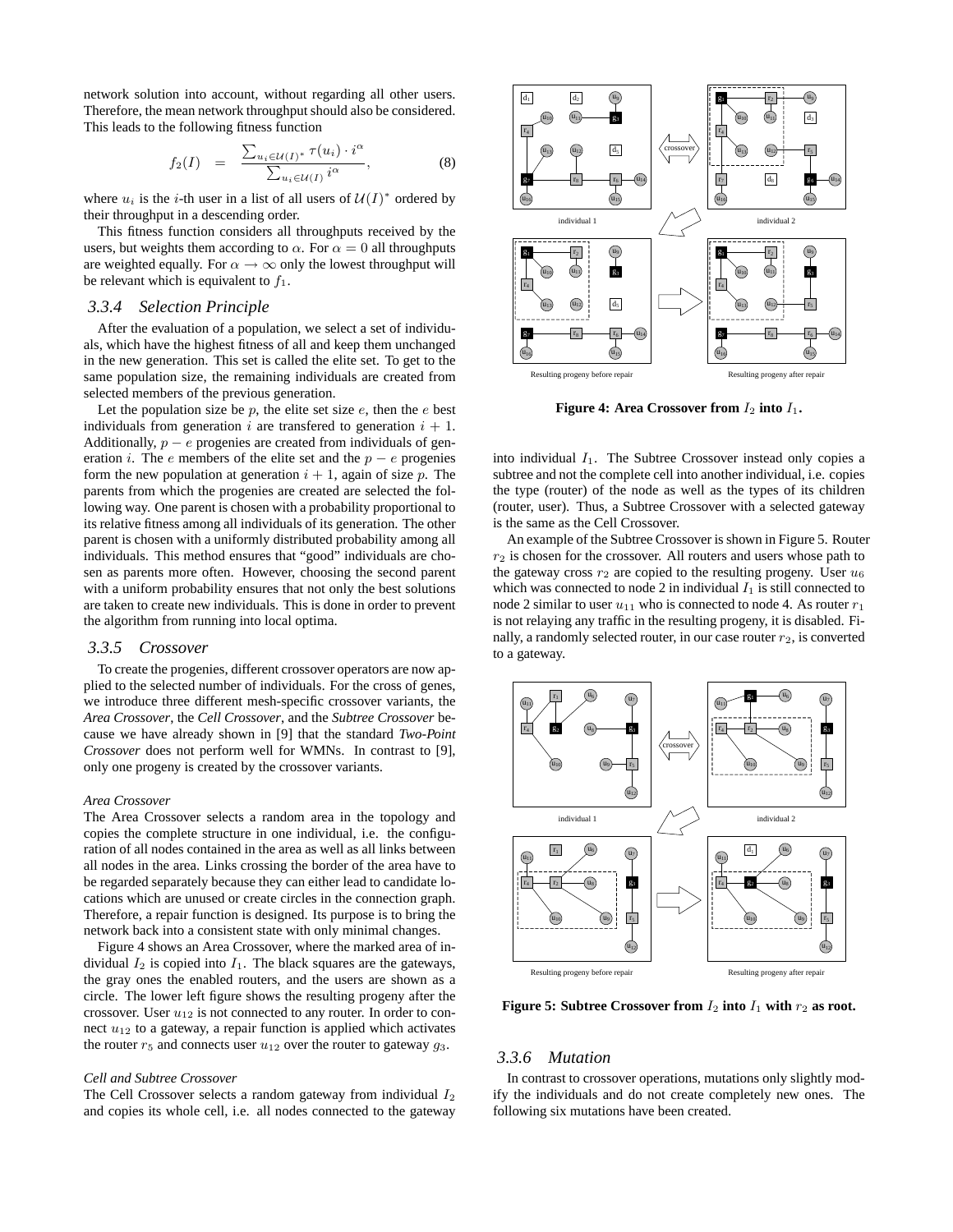#### *Change Channel*

The most simple mutation operation is Change Channel. As the name implies, it changes the channel used by a randomly selected link. The new channel is chosen randomly from a set of available channels with the only restriction that the previously used channel is not allowed.

#### *Change Parent*

This mutation operation changes the parent, i.e. the next hop of a randomly chosen active non-gateway node. "Active" means that the node can be either a user or a router, but not a disabled candidate location. The new next hop is chosen randomly from the set of potential neighbors of the node. To avoid circles, these nodes must not part of the node's subtree.

#### *Router to Gateway*

This mutation randomly chooses a router and changes its type to gateway. Its complete subtree remains unchanged and only the links between the new gateway and its parent are deleted. A repair function is applied in order to achieve a good balance in terms of number of nodes between old and new gateway.

#### *Gateway to Router*

This operation is the counterpart to the previous operation. A randomly selected gateway is mutated to a router. A parent is chosen to attach the complete subtree to another gateway with performing as few changes as possible.

#### *Move Gateway*

This operation randomly chooses a gateway from all gateways of the individual and generates a list of possible new locations. Possible new locations are all direct neighbors which are routers of the gateway's subtree. One of them is randomly chosen and its type changed to gateway. The old gateway's type is changed to router.

#### *Disable Router*

One method to improve the performance of the network is to disable unnecessary routers. This operation disables one randomly chosen router and deletes the link from the node to its parent. Afterwards, its whole subtree is disabled. Finally, the repair operation tries to find a new routing for those nodes.

The description of the mutation operators closes the circle of the genetic optimization. In order to compare the results gathered by the genetic algorithm, we developed a greedy algorithm which is explained in detail in the next subsection.

## **3.4 Greedy WMN Planning**

Our greedy algorithm works in four steps. In step one the gateways are placed, in step two all routers are connected to the gateways so that every router has the shortest possible path to one gateway. In the next step, the users are connected to the network and finally, all unused routers are disabled.

#### *3.4.1 Gateway Placement*

The gateways are placed according to a user-density function. For each candidate location  $c_i$ , a value  $g(c_i)$  is calculated indicating its qualification to become a gateway. The value represents how many user locations  $u_i$  are close to the candidate location. Therefore, a maximum distance limit is defined. All users within this distance are used to calculate  $g(c_i)$ , all other users are not taken into account. Limit depends on the length  $l_{city}$  and width  $w_{city}$ of the underlying city and number of gateways to be placed  $n<sub>g</sub>$ . It

is calculated as

$$
limit = \sqrt{(l_{city}/n_g + 1)^2 + (w_{city}/n_g + 1)^2}.
$$
 (9)

Let us now denote the relevant set of user locations with a distance to candidate location  $c_i$  smaller than *limit* as  $Rel_{c_i}$  and the euclidean distance between any two locations  $l_1$  and  $l_2$ , as dist  $(l_1, l_2)$ .  $g(c_i)$  for a candidate location  $c_i$  is then

$$
(c_i) = \sum_{u_j \in Rel_{c_i}} \frac{\text{limit} - \text{dist}(c_i, u_j)}{\text{limit}}.
$$
 (10)

This works well for just one gateway, but if more gateways have to be placed, this function would always select the same candidate location. Even if that location would be removed from the set of possible candidate locations after placing a gateway, the second gateway would probably be placed very close to the first one. To prevent this, the set of relevant users of already existing gateways must be removed from the set of relevant users when searching for the next gateway candidate location. This leads to an equal distribution of gateways within the topology if the users are uniformly distributed. Otherwise, the gateways are located in areas with higher user density.

#### *3.4.2 Connecting the Routers*

Once the gateways are placed in the city, the routers have to be connected to them. This is done in a shortest-path manner, i.e. each router is connected to exactly one gateway in a way that the number of hops from router to gateway is minimal.

In the first step, all routers directly connectible to a gateway are connected to the closest gateway. Afterwards, the routers which can be connected on a two-hop path to the gateway are attached to the tree. This is repeated until all routers which can be connected to a gateway are added. The resulting backbone network is only temporary, as some routers may be disabled later if no user is connected to them after the next step.

#### *3.4.3 Connecting the Users*

For connecting the users, all possibilities are tested and evaluated and the best one is chosen. All possibilities means all possible channel configurations for all possible next hops of the users. The possible next hops are those candidate locations in the user's neighborhood, which are gateways or routers connected to gateways. This search is repeated until all connectible user are attached.

#### *3.4.4 Channel Allocation*

Whenever a link from a router or user is created, the greedy algorithm has to choose a channel for this link. We designed two ways of determining the channel. The first one always chooses the least used channel. The second way includes the search for a channel in the evaluation. This is only possible when creating links between users and routers. Using this method means, not only all users and all possibilities of next hops for each user are tested and evaluated, but also all possible channels for the links. This, of course multiplies the number of solutions which have to be tested and thus, the runtime of the algorithm.

## **3.5 Greedy Creation of Initial Population**

Besides the comparison of the genetic algorithm with a greedy algorithm, we implemented a greedy algorithm for the creation of the initial population. Using the randomly creation of the population, very different individuals are created and the population contains several individuals with low fitness. To start with an initial population with higher fitness compared to the randomly created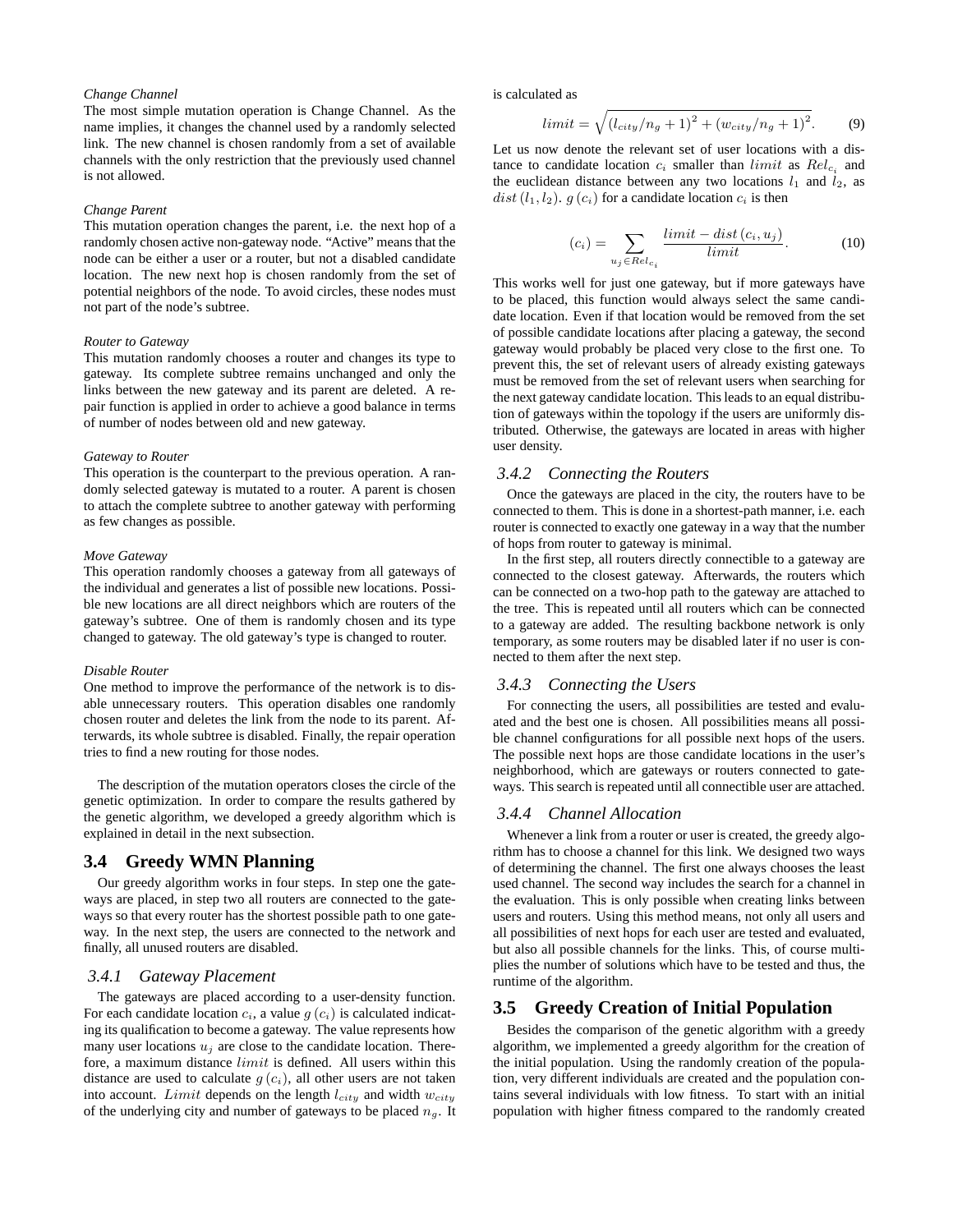population, we use a randomized greedy algorithm. The creation works as follows.

#### *3.5.1 Gateway Placement*

The gateway placement works similar to the greedy WMN planning. However, for every gateway to place, the randomized algorithm does not only seek the best candidate location. Instead, it finds the five best locations and one of them is selected randomly to place a gateway. Fewer than five locations would result in too similar solutions, more than five would result in a higher probability of too bad solutions which would be contradictory to the idea of creating individuals with the rather time-consuming greedy algorithm.

## *3.5.2 Connecting the Routers*

This step works exactly like the greedy WMN planning.

#### *3.5.3 Connecting the users*

In contrast to the greedy WMN planning, the randomized algorithm does not evaluate every unfixed user location for its next hop, but it chooses a user node randomly and evaluates all possible ways of linking it with the network. The least used channel at that moment is chosen for that link. This leads of course to worse individuals but it is a lot faster than searching for the best user in every step. A comparison of a randomly created initial population with an initial population created with the randomized greedy algorithm can be found in the next section.

#### **4. PERFORMANCE EVALUATION**

The performance of a genetic algorithm is an umbrella term for the efficiency of the genetic operators and the influence of the fitness function on the resulting solution. In this section, we evaluate the influence of all genetic operators and compare our optimized GA with the greedy algorithm.

#### **4.1 Simulation Settings**

Before showing the influence of the GA parameters on the fitness value, we list the parameters of the underlying physical characteristics. These parameters only affect the characteristics of the network connections and not the performance of the GA. Therefore, we do not consider their impact on the resulting solutions. The parameters are listed in Table 2 and denote the used carrier frequency, the channel bandwidth, the available channels, and the antenna power.

The functionality of the genetic algorithm is evaluated for different topologies. The user and candidate locations are created randomly on a grid, meaning that the locations are distributed along the area of the topology according to a uniform distribution. The five different topologies used for the evaluation are shown in Table 3. We limit the maximum number of allowed gateways in dependence of the topology to reduce the costs for the provider.

**Table 2: Fixed parameters for all simulations of the GA.**

| Parameter          | Value               |  |  |
|--------------------|---------------------|--|--|
| carrier frequency  | 3500 MHz            |  |  |
| channel bandwidth  | 7 MHz               |  |  |
| available channels | 3500 MHz; 3510 MHz; |  |  |
|                    | 3520 MHz; 3530 MHz  |  |  |
| antenna power      | 25dBm               |  |  |

|  |  | Table 3: Testing topologies. |
|--|--|------------------------------|
|--|--|------------------------------|

| Name           | Dimension                                   | User | Candidate<br>locations locations gateways | Max. |
|----------------|---------------------------------------------|------|-------------------------------------------|------|
| $city_25_25$   | $250 \,\mathrm{m} \times 250 \,\mathrm{m}$  | 25   | 25                                        |      |
| $city_25_40$   | $400 \,\mathrm{m} \times 400 \,\mathrm{m}$  | 25   | 40                                        |      |
| $city\_42\_37$ | $425 \,\mathrm{m} \times 250 \,\mathrm{m}$  | 42   | 37                                        | 2    |
| $city\_60\_80$ | $1000 \,\mathrm{m} \times 480 \,\mathrm{m}$ | 60   | 80                                        | 3    |
|                | $city\_100\_100$ 1200 m x 800 m             | 100  | 100                                       | 5    |

## **4.2 Influence of Crossover and Mutation Rates**

Firstly, we want to find out the main effects of the crossover and mutation operation using fitness function  $f_1$  and the  $city_42_37$ topology. The main effects are shown in Figure 6. For the crossover operations a 0 means that this specific crossover is not used and 1 means that it is performed. From the figure we can see that a higher rate of Area Crossover has a negative influence on the genetic algorithm performance. In contrast, the Subtree Crossover and the Cell Crossover have a positive effect. The Change Parent Mutation and the Router Off Mutation have a significantly negative effect on the genetic algorithm if the higher rates are chosen. The Router Off Mutation of course influences the fitness of the mutated individual negatively for the applied fitness function, because fewer routers mean more disconnected users and fewer routing paths and the hardware costs are not included in the fitness function. The negative influence of the Change Parent Mutation can be explained with the fact that this mutation significantly changes the structure of the network which should be avoided for later generations.



**Figure 6: Influence of crossover and mutation operations on the fitness value.**

## **4.3 Fitness Function Analysis**

Now, we want to take a closer look at parameterization of fitness function  $f_2$  which tries to maximize the minimal throughput. The goal of the following simulations is to evaluate how the GA reacts on different input parameters, i.e. how it optimizes the searched network for different requirements.

The main parameter of fitness function  $f_2$  is  $\alpha$  which indicates how strong smaller throughputs are weighted over higher throughputs. Therefore, it seems reasonable to vary  $\alpha$  and to observe the minimal throughput a user receives as well as the mean throughput and the total throughput in the network. We are also interested in knowing how many users could not be connected. Each simulation was performed for two different topologies,  $city_225_40$ and city\_60\_80 and repeated 10 times. In Figure 7 the results are shown for values of  $\alpha$  between 0 and 3 in steps of 0.5.

As we can see from the figures, with an increasing  $\alpha$ , the minimal throughput in the network increases at the cost of a decrease of both the mean and the total throughput. Furthermore, the num-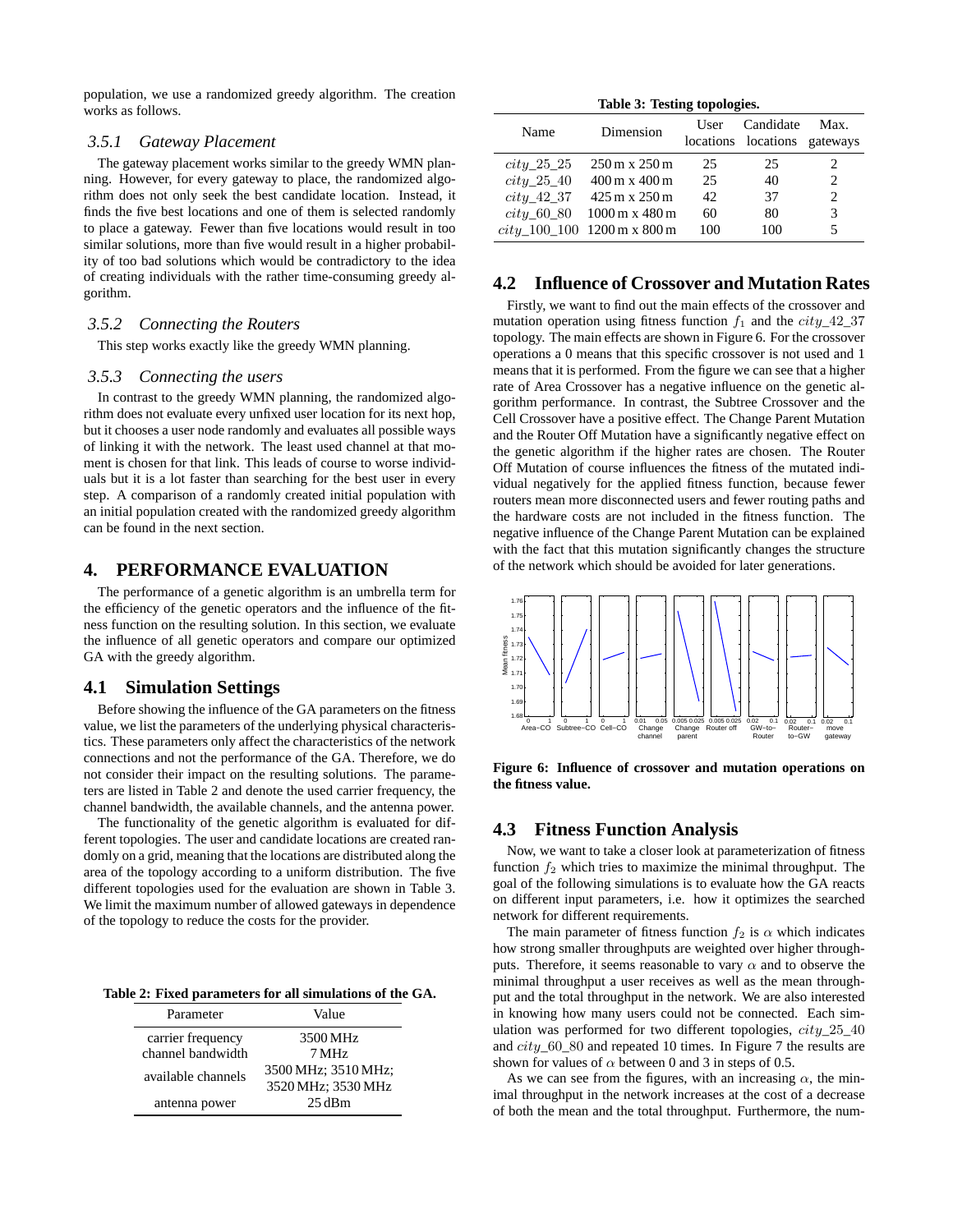

**Figure 7: Influence of**  $\alpha$  on various network parameters.

ber of disconnected user nodes is 0 for  $\alpha > 1$  for both topologies. This means that the genetic algorithm tries to connect every user because a disconnected user would have the worst impact on the fitness function as it would be counted as a throughput of 0 Mbps received at the node. Looking at the minimal throughput, the best results are achieved with a value of  $\alpha$  between 2 and 3. From the small confidence intervals for  $\alpha = 3$  we might conclude that the resulting networks do not vary much which means that only a few optimization runs have to be performed. To underline this, we take a closer look at the variance of the best network solutions in the next subsection.

## **4.4 Variance**

When the fitness of the best individuals strongly varies, it is necessary to have a number of runs to find the best result with the applied parameters, otherwise one run would be enough. For this reason, we performed test runs with fitness functions  $f_2$  for topology  $city_25_40$  and  $city_60_80$ , setting  $\alpha$  to 3. The run was repeated 10 times. In Figure 8 the best results from each of the 10 runs are compared for both of the aforementioned topologies. Additionally, the mean of all 10 samples as well as the standard deviation are plotted.



**Figure 8: Fitness variance of the best solution found for fitness function**  $f_2$ .

We can see that the variance of the fitness of the best individual is not depending on the topology. In both figures, the best result is about 20 % better than the worst one. Thus, as the results found by the different runs differ up to 20 %, the statement from the previous subsection that a few runs are sufficient is disproved. It is required to perform several runs of the GA for one problem to retrieve a good network solution.

## **4.5 Individual Creation**

The variance of the resulting network solutions also strongly depends on the initial population. As described in the previous section, the easiest way is to create the initial population in a completely random manner. This means that the number of gateways is chosen randomly between one and a predefined maximum number. The positions of the gateways are chosen randomly, too. Then, the routers are added to a random next hop, already connected to a gateway. Finally, the users are added in a random manner. Those individuals are very different from each other and such a population contains several solutions with low fitness. To start with an initial population with higher fitness compared to the completely random created population, we use a randomized greedy algorithm. By this, a better initial population is created whose members are still sufficiently different from each other. Alone by calculating the five best gateway positions per step and choosing one of them randomly, the emerged individuals have completely different gateway positions and subsequently a complete different routing. This is sufficient to satisfy the demand for a diverse initial population.

In Figure 9, the Cumulative Distribution Function (CDF) of the fitness of the randomly created individuals and the individuals created with the greedy algorithm, is shown. For evaluation, fitness function  $f_2$  was used. The GA is applied for two different topologies, one with 42 possible router/gateway positions and 37 users and the other topology with 25 router/gateway positions and 25 users.



**Figure 9: Comparison of the CDF of the fitness values of a randomly created starting population to the fitness values of a greedily created starting population.**

The results show that the initial fitness is much higher for both scenarios. In the *city* 25–25 scenario, the fitness of the randomly created individuals varies between 0.15 and 0.5, whereas the individuals created with the greedy algorithm varies between 0.8 and 1.8. In addition to the higher fitness, the large variation of the fitness values indicate that the created individuals satisfy the demand for a diverse initial population.

## **4.6 Performance Comparison with Greedy Algorithm**

In the previous subsection, we have seen that an initial population created using a greedy algorithm has a higher average fitness.